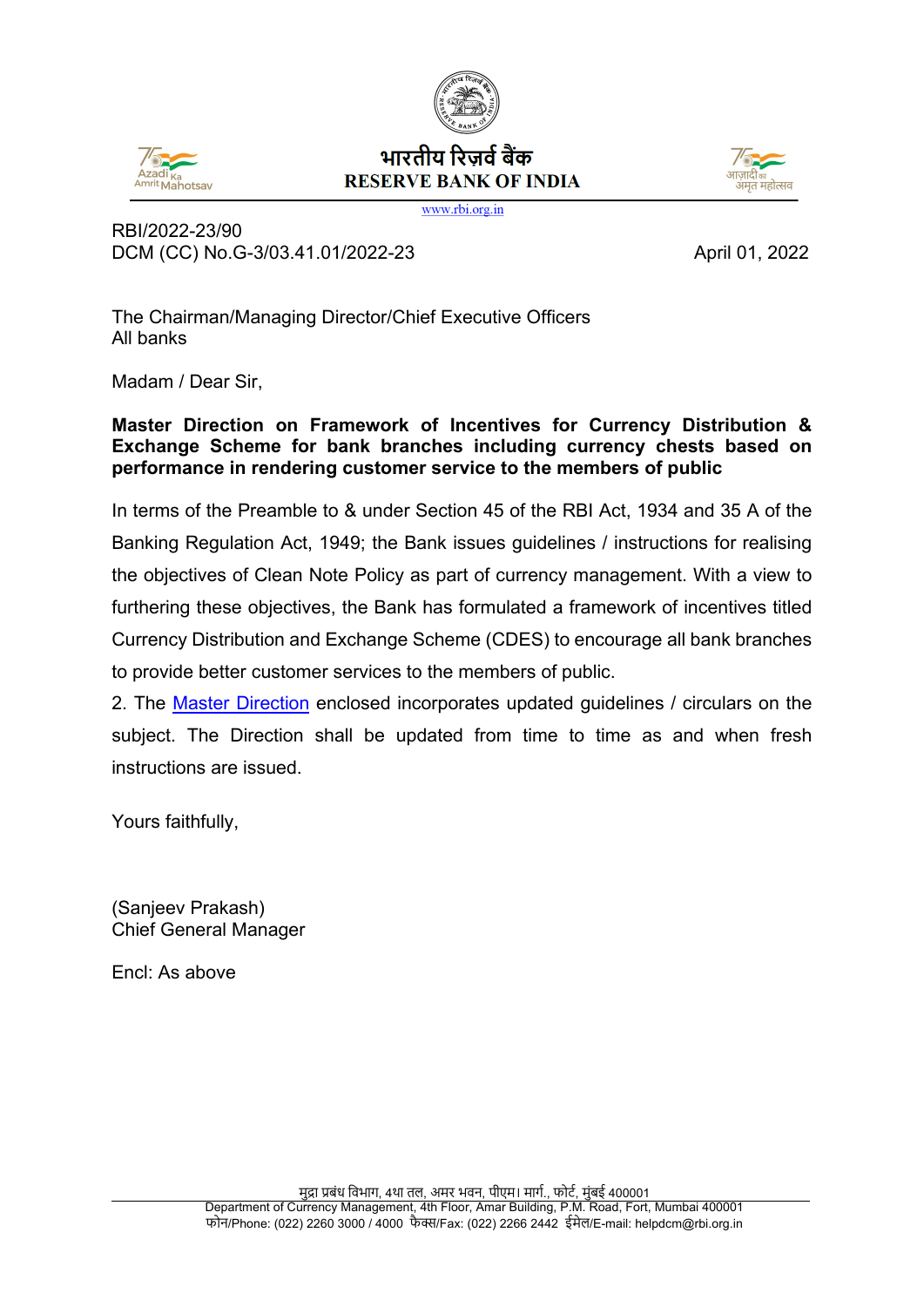#### <span id="page-1-0"></span>**Master Direction on Framework of Incentives for "Currency Distribution & Exchange Scheme (CDES)" for bank branches including currency chests based on performance in rendering customer service to the members of public**

1. The framework of incentives titled Currency Distribution & Exchange Scheme (CDES) for bank branches including currency chests has been formulated in order to encourage all bank branches to provide better customer service to the members of public keeping in view the objectives of Clean Note Policy as part of currency management.

## **2. Incentives**

As per the scheme, banks are eligible for following financial incentives for setting up requisite infrastructure and facilitating exchange of notes and coins:

| Sr.<br>No.      | <b>Nature of Service</b>                                                               | <b>Particulars of Incentives</b> |  |                                                     |  |  |  |  |  |  |  |  |
|-----------------|----------------------------------------------------------------------------------------|----------------------------------|--|-----------------------------------------------------|--|--|--|--|--|--|--|--|
| i)              | Opening of and maintaining a. Capital Cost: Reimbursement of 50% of                    |                                  |  |                                                     |  |  |  |  |  |  |  |  |
|                 | currency chests at centres capital expenditure subject to a ceiling of ₹50             |                                  |  |                                                     |  |  |  |  |  |  |  |  |
|                 | having population of less than lakh per currency chest. In the North Eastern           |                                  |  |                                                     |  |  |  |  |  |  |  |  |
|                 | 1 lakh in underbanked states. region up to 100% of capital expenditure is              |                                  |  |                                                     |  |  |  |  |  |  |  |  |
|                 |                                                                                        |                                  |  | eligible for reimbursement subject to the ceiling   |  |  |  |  |  |  |  |  |
|                 |                                                                                        |                                  |  | of ₹50 lakh.                                        |  |  |  |  |  |  |  |  |
|                 |                                                                                        |                                  |  |                                                     |  |  |  |  |  |  |  |  |
|                 |                                                                                        |                                  |  | <b>b. Revenue cost: Reimbursement of 50% of</b>     |  |  |  |  |  |  |  |  |
|                 |                                                                                        |                                  |  | revenue expenditure for first 3 years. In the North |  |  |  |  |  |  |  |  |
|                 |                                                                                        |                                  |  | Eastern region 50% of revenue expenditure is        |  |  |  |  |  |  |  |  |
|                 |                                                                                        |                                  |  | eligible for reimbursement for first 5 years.       |  |  |  |  |  |  |  |  |
| $\mathsf{ii}$ ) | Exchange of soiled notes/ a. Exchange of soiled notes $-\overline{z}$ 2 per packet     |                                  |  |                                                     |  |  |  |  |  |  |  |  |
|                 | adjudication of mutilated notes $\big _{\text{for exchange of solid nodes up to the}}$ |                                  |  |                                                     |  |  |  |  |  |  |  |  |
|                 | over the counter at bank                                                               |                                  |  | denomination of ₹50.                                |  |  |  |  |  |  |  |  |
|                 | branches.                                                                              |                                  |  |                                                     |  |  |  |  |  |  |  |  |
|                 |                                                                                        |                                  |  | b. Adjudication of mutilated notes $-$ ₹2 per       |  |  |  |  |  |  |  |  |
|                 |                                                                                        |                                  |  | piece                                               |  |  |  |  |  |  |  |  |